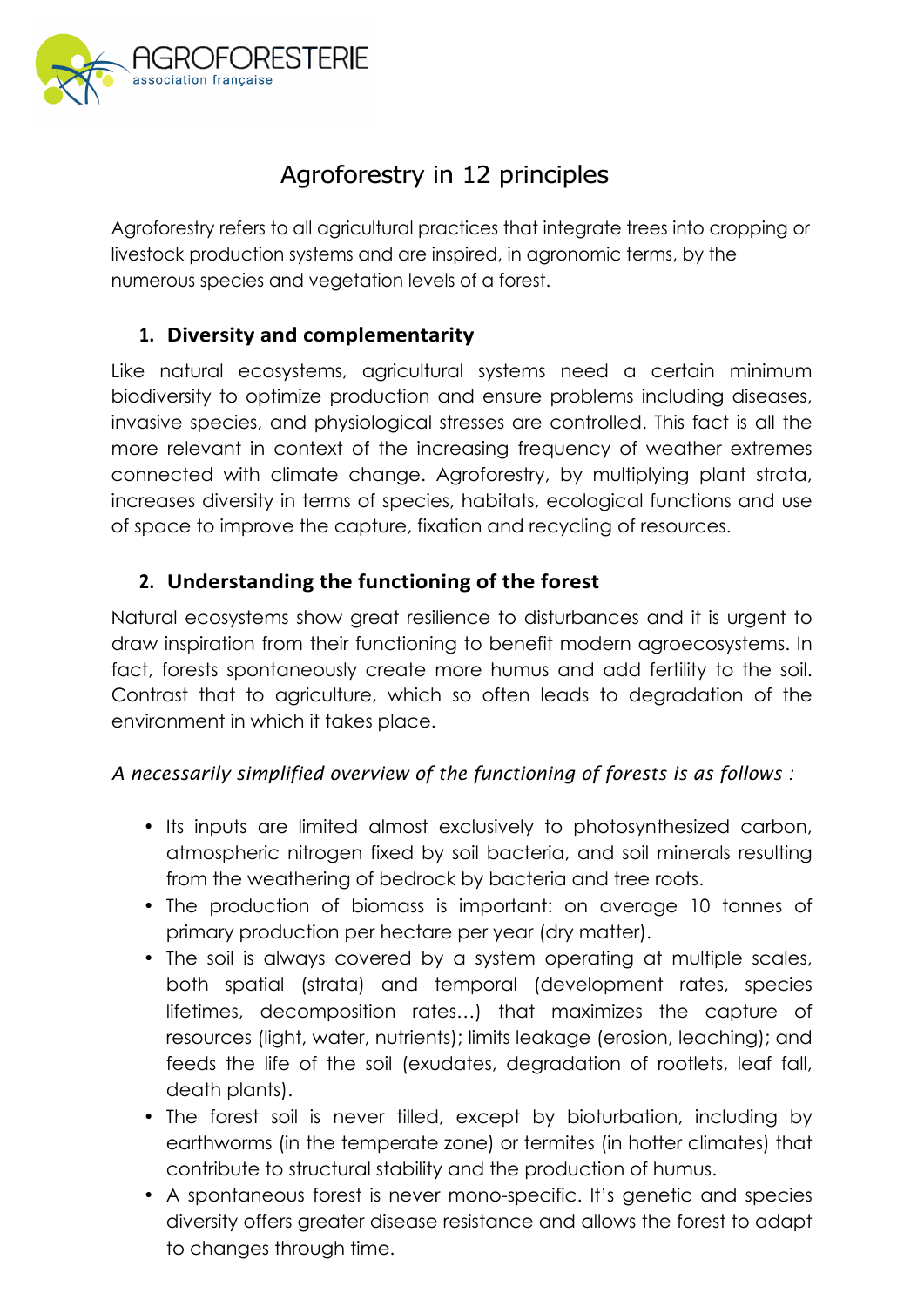#### **3. The Art of Transposition**

Agroforestry aims to apply principles derived from the functioning of forests to agriculture. To be more precise, it aims to mimic the processes found in natural perennial-herbaceous systems such as savannas.

A savanna is a semi-open environment that maximizes the capture of light energy through complementary herbaceous, shrub and tree strata. These are common in drylands, and are shaped by grazing (and occasional fires) which prevent it from evolving towards forests (assuming enough water is present. In these environments, grazing is essential to the health of the entire system; indeed, savanna plant species (both herbaceous and perennial) coevolved with grazers. It is the terrestrial biome with the strongest productivity (plant and animal) per hectare. Human management mimicking savannas' key characteristics – an open upper strata over a lower strata of shrubs and herbaceous plants – leads to agricultural practices that maximise the permanent soil cover. This is achieved by integrating trees into crop fields, a practice known as agroforestry. Using these approaches makes it possible to get close to such high biomass productivity.

Doing so successful means first understanding these natural ecosystems, then imitating them, while making choices of trees, crops and management that fully exploit potential interactions between trees, crops and animals while rationalizing production operations.

#### **4. Maximize photosynthesis**

Imitating forests and savannas means using the organic carbon molecules resulting from photosynthesis as the major input of the system. It is this carbon which returns to the soil throughout the life cycle of the plants, and after their death, it is this carbon which nourishes the soil microbiome and thus creates or regenerates soil fertility.

But current agricultural practices favour bare soils after harvest and leave too little dead vegetation in the fields. Cereal straw, for example is often exported along with the grain. Bare soils freeze in winter, dry up quickly on sunny days, become waterlogged on rainy ones, and heat up in the summer. This creates havoc with the soil microbiome. Its inhabitants, used to the homeostatic environments of permanently covered soils, wither and die in this dangerously heterostatic environment. Soil degrades, compacts and erodes, forcing farmers to spend more on diesel and inputs to compensate for this declining productivity. Agroforestry turns this logic on its head. Its primary objective is to maximize the production of biomass across spatial and temporal scales in order to nourish the life of the soil, the only long-term guarantor of the kind of fertility suitable for long-term fertile production.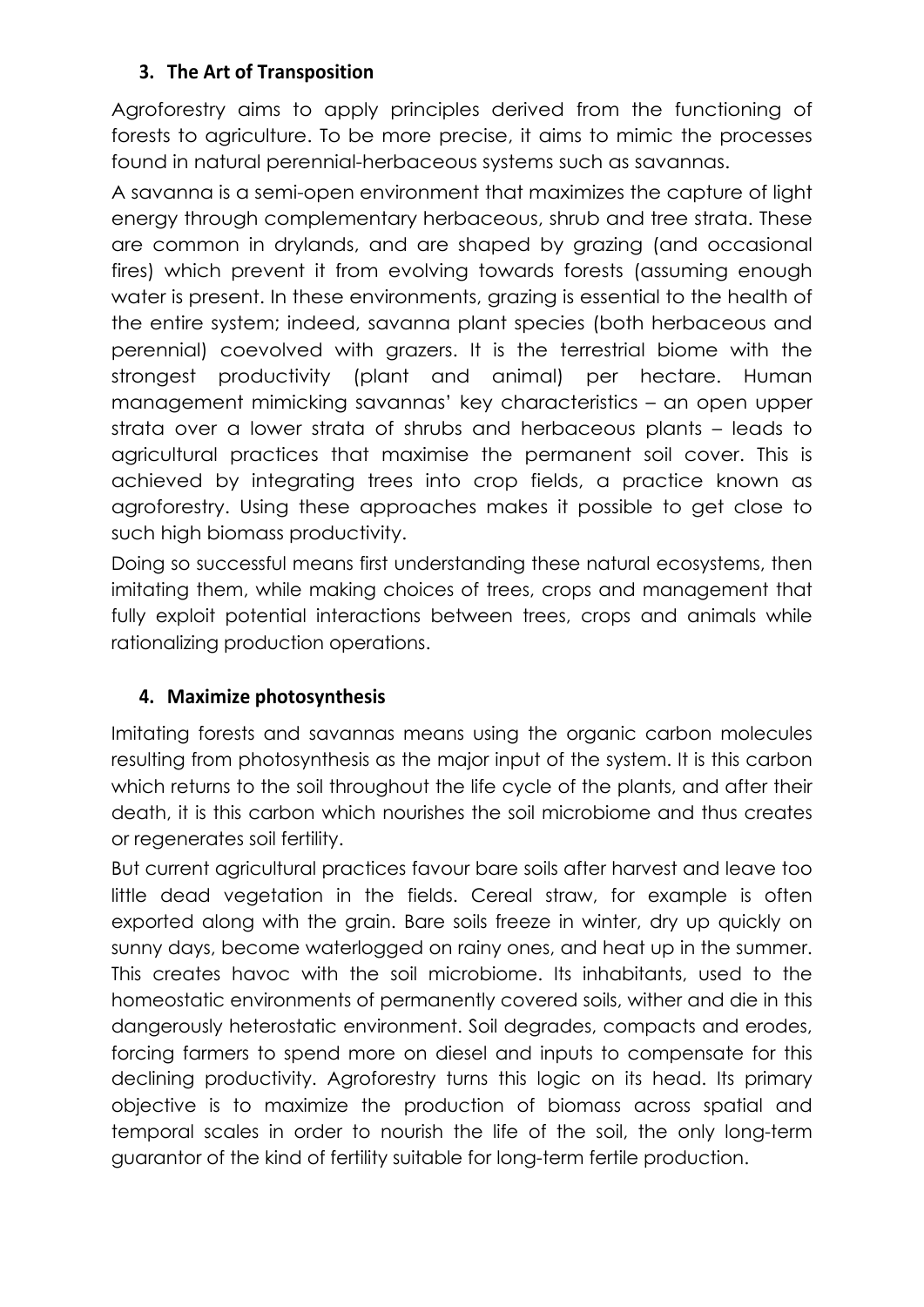#### **5. Lignin, stable anchor of humus**

Dead wood returning to the soil contains lignin and other polyphenols that stabilize the humic acids and feed soil fungi. These are essential to proper soil functioning, since they decompose dead plant matter making it available for soil microorganisms and new plants and aggregate soil particles, thus making soil more resistant against erosion and leaching. A soil devoid of fungi loses its structure; it erodes easily through wind and water. Lignin is also key to a number of essential trophic cascades in the soil: the more it contains slowly decomposing matter, the more it can nourish people.

#### **6. Buffer trees**

Trees are climatic shock absorbers. By tapping and evapo-transpiring water from deep soil layers, trees refresh the atmosphere in summer. Their presence slows down the winds that result in major water losses through accelerated evaporation. And yet, the thought that forms most farmers' attitude to tree and water is that these big thirsty plants steal water from crops. Water competition between trees and annual crops does of course exist. But it is not hard to manage. For example, just think of a grove or woody windbreak bordering a field. Unlike crops, these perennial features hardly ever lack water, even in droughts, despite their higher water consumption. This is of course partly explained by the deeper roots, able to find moisture deep in the ground. But paradoxically, this is minor. The main source of their water is linked to the fact that the useful water reserves of soils are mostly biological, rather than physical. Above or below given temperatures, soil microorganisms are not active. The hot or frozen soils characteristic of bare ground are, in effect, sterilized. They cannot hold enough water. Similar phenomena affect the above-ground fauna, too: livestock need more energy to maintain their body temperature in open environments and seek shade on sunny days. Adding trees to our farming landscapes means benefiting from their beneficial effects over many years.

#### **7.** An agronomic vision above all

The reintroduction of trees in agricultural landscapes is the culmination of a global agroecological reflection. It is not an isolated solution. It makes no sense, for example, to start planting trees in soils that have been excessively tilled. Trees draw their strength from the mycorrhizal fungi with which they coevolved. These increase the trees' access to water and mineral resources. Tillage damages this major ecological function by destroying mycelial filaments; restructuring soil layers and damaging its aggregate texture. It is therefore necessary to think of trees as elements of a broader reflection to modify land management to favour the vegetative cover of soils.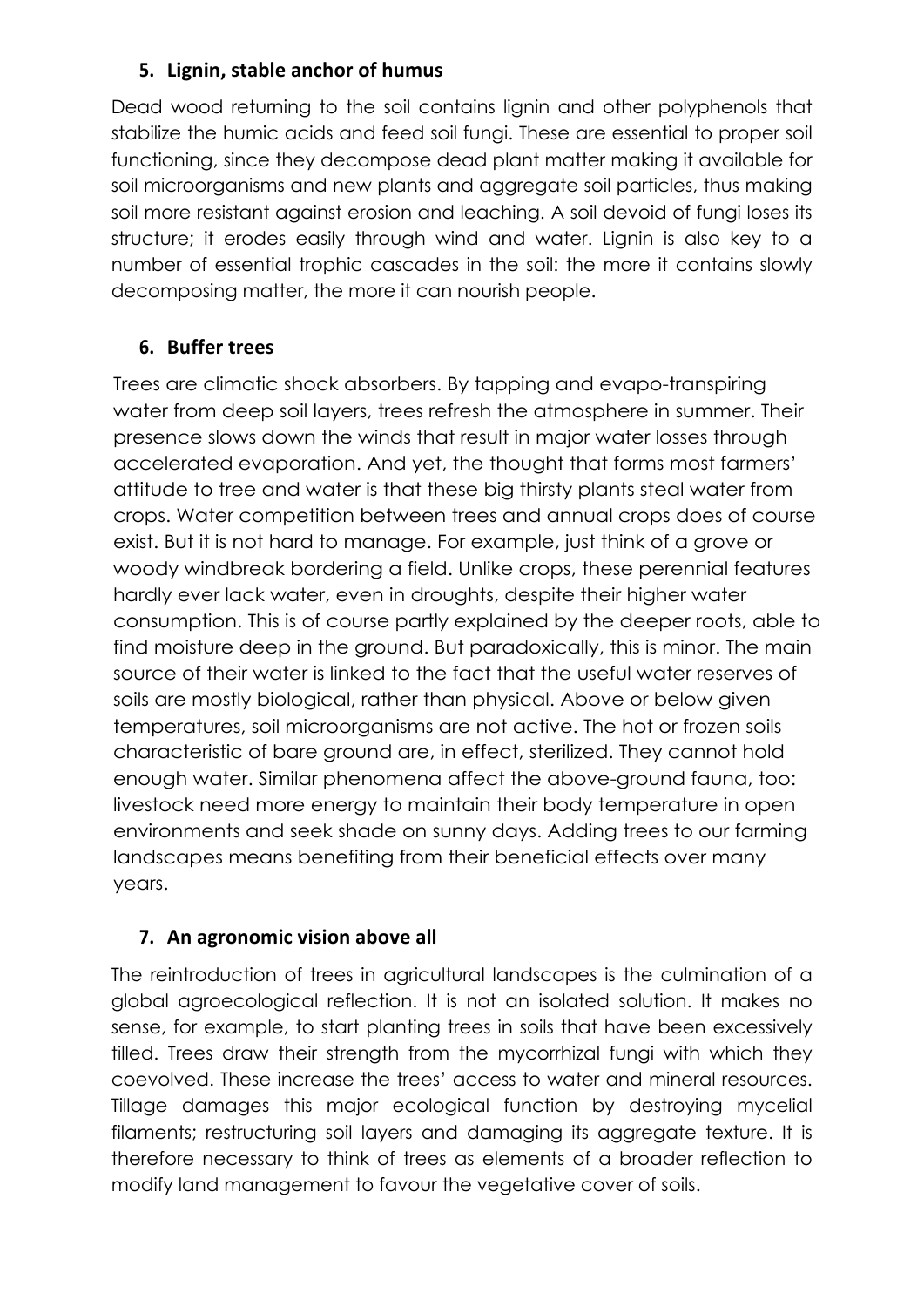## **8. In agroforestry, there is no model**

While agroforestry is based on universal principles valid for most contexts and production systems (market gardening, viticulture, field crops, livestock farming etc.), it is not and cannot be a one-size-fits-all model. Farmers must test and adapt these principles to develop practices adapted to their needs and constraints.

What is crucial is to remember that agroforestry trees propose two important qualities: they are multi-functional (agroforestry trees have several functions and several uses) and multi-temporal (they provide services and resources at all time scales). In agroforestry, things like the return on timber sales are merely one variable among others, never the sole focus. That is why even soils that do not allow the production of timber will benefit from the presence of trees and shrubs.

## **9.** Size is not a crime

To fulfil the many functions expected of them, agroforestry trees are always pruned, whether for lumber, fuelwood, fruits, fodder or more. Trees on farms have always been shaped by farmers. This, too, mimics a natural process: forest trees lose branches every day via a process of self-pruning fuelled by competition with neighbouring trees. Trees pruned to suit the needs of farmers regenerate their roots more quickly; let through the light needed by annual crops or pastures, produce more biomass and live longer. For that reason, many of the oldest trees across the world's temperate zone have been pollards.

# 10. Establishing agroforestry trees: don't overdo it

The agroforestry tree does not behave like a forest tree. It must be protected and managed. It is not a "natural" subject growing in its usual biotope. Under these conditions, it must be provided with well-prepared soils, tree shelters, good mulching and so on. Not overdoing it means not inadvertently producing "lazy" trees. They should thus never be tutored or irrigated (except in cases of exceptional drought), and it is essential to maintain a permanent cover in their proximity to oblige them to spread their roots in deeper soil horizons. This guarantees trees that will grow to be resistant to winds, storms and droughts – and protect and nourish the soil.

# **11. Ensuring the right connections**

It is essential for the proper functioning of an agroforestry system to connect habitats in space and time. It is therefore necessary to link landscape units and phenology to ensure the continuity of food resources for biodiversity and wildlife throughout the year. Old, dead, hollow or even diseased trees are not be eliminated: they constitute a resource, a refuge and a repository of information for the resilience of the system.